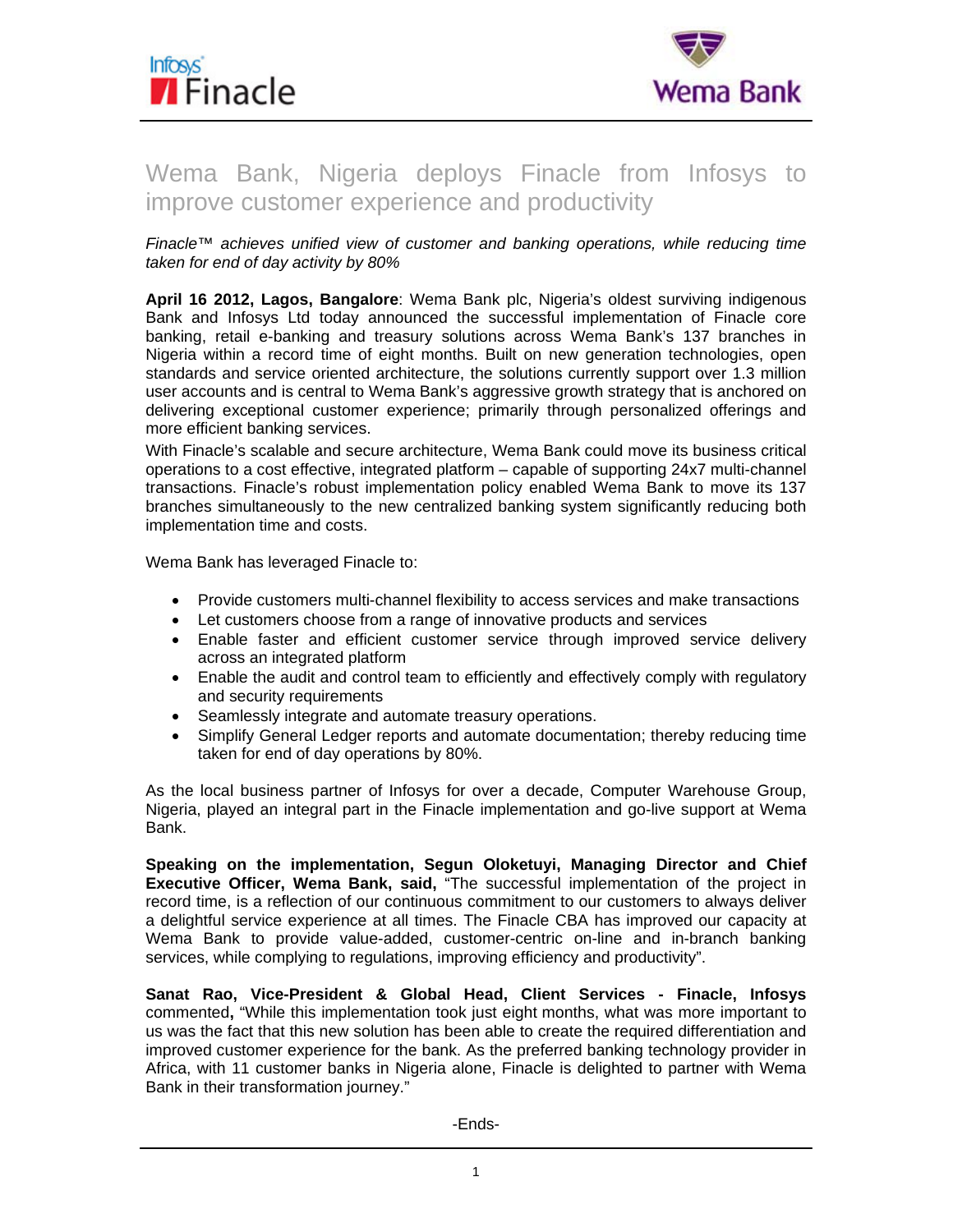



## **About Wema Bank**

Established in 1945, Wema Bank is reputably Nigeria's longest surviving indigenous Bank. With a distinctive industry brand of Relationship Banking, Wema Bank provides a wide range of financial services including Institutional Banking, Corporate Finance, Retail banking, ebusiness services and advisory services to a diversified client base. For more information on Wema Bank, visit www.wemabank.com

## **About Finacle™ Universal Banking Solution**

Finacle from Infosys partners with banks to power-up their innovation agenda, enabling them to differentiate their products and service, enhance customer experience and achieve greater operational efficiency. This proven and effective framework for multi-disciplinary change, enables banks to shift their strategic and operational priorities.

Finacle solutions address the core banking, e-banking, Islamic banking, treasury, wealth management and CRM requirements of retail, corporate and universal banks worldwide. Several powerful and differentiating features make Finacle one of the most comprehensive, flexible and scalable universal banking solutions in its class. These solutions, when associated with Finacle services, empower banks to maximize their opportunities for growth, while minimizing the risks that come with large-scale business transformation. For more information, visit www.infosys.com/finacle

#### **About Infosys**

Many of the world's most successful organizations rely on the 150,000 people of Infosys to deliver measurable business value. Infosys provides business consulting, technology, engineering and outsourcing services to help clients in over 30 countries build tomorrow's enterprise. For more information about Infosys (NASDAQ: INFY), visit www.infosys.com

#### **Safe Harbor**

Certain statements in this release concerning our future growth prospects are forwardlooking statements, which involve a number of risks and uncertainties that could cause actual results to differ materially from those in such forward-looking statements. The risks and uncertainties relating to these statements include, but are not limited to, risks and uncertainties regarding fluctuations in earnings, fluctuations in foreign exchange rates, our ability to manage growth, intense competition in IT services including those factors which may affect our cost advantage, wage increases in India, our ability to attract and retain highly skilled professionals, time and cost overruns on fixed-price, fixed-time frame contracts, client concentration, restrictions on immigration, industry segment concentration, our ability to manage our international operations, reduced demand for technology in our key focus areas, disruptions in telecommunication networks or system failures, our ability to successfully complete and integrate potential acquisitions, liability for damages on our service contracts, the success of the companies in which Infosys has made strategic investments, withdrawal or expiration of governmental fiscal incentives, political instability and regional conflicts, legal restrictions on raising capital or acquiring companies outside India, and unauthorized use of our intellectual property and general economic conditions affecting our industry. Additional risks that could affect our future operating results are more fully described in our United States Securities and Exchange Commission filings including our Annual Report on Form 20-F for the fiscal year ended March 31, 2011 and on Form 6-K for the quarter ended June 30, 2011 and September 30, 2011.These filings are available at www.sec.gov. Infosys may, from time to time,

make additional written and oral forward-looking statements, including statements contained in the company's filings with the Securities and Exchange Commission and our reports to